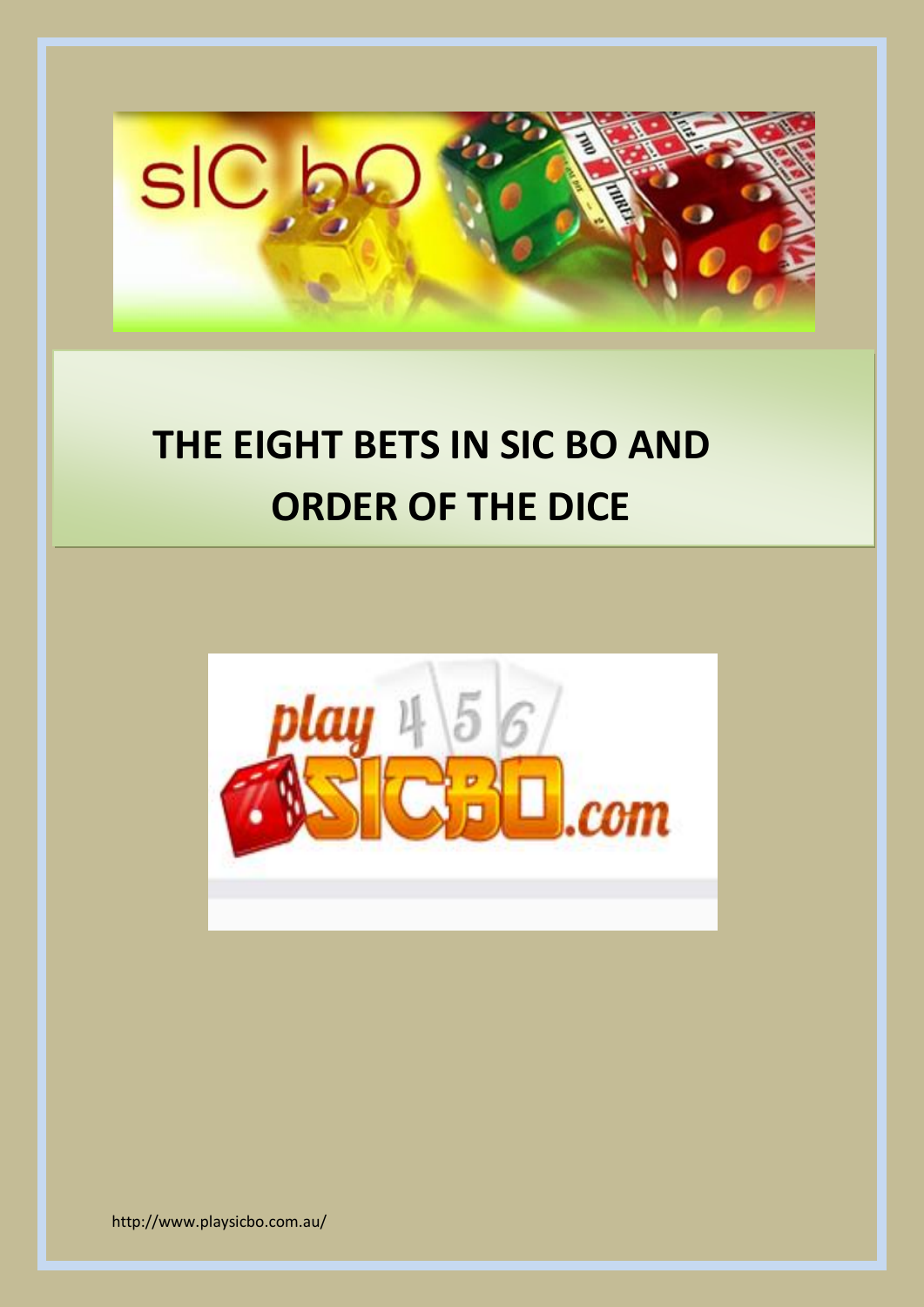#### **WHAT IS SIC BO?**

**Sic Bo is a Chinese game played in both land based casinos and in online casinos. When playing Sic Bo, it is necessary for a player to follow certain rules in order to be a part of the game and make the right bets. The roll of the dice is controlled by a random number generator to ensure that no foul play is involved and that the outcomes of the dice rolls are completely random. Here you will come to know of guidelines to play Sic Bo and few tips to make your play more enjoyable and take you to a winning situation.**



### **THE BETTING OPTIONS**

[The betting options](http://www.playsicbo.com.au/sic-bo-bets-and-payouts/) available at Sic Bo are formed by the various combinations obtained with three dice. These wagers and their payouts are reproduced on the gaming table. Players may wager on as many combinations as desired per game. The dice are shaken by dealer, by means of a vibrating platform under a round shape glass cover. After all bets have been made, the dealer activates the dice shaker. The outcome of each of the three dice appears on the display. At the same time, the spaces corresponding to the winning combinations light up on the table. The dealer then removes all losing bets from the table, and proceeds to pay all winners.



http://www.playsicbo.com.au/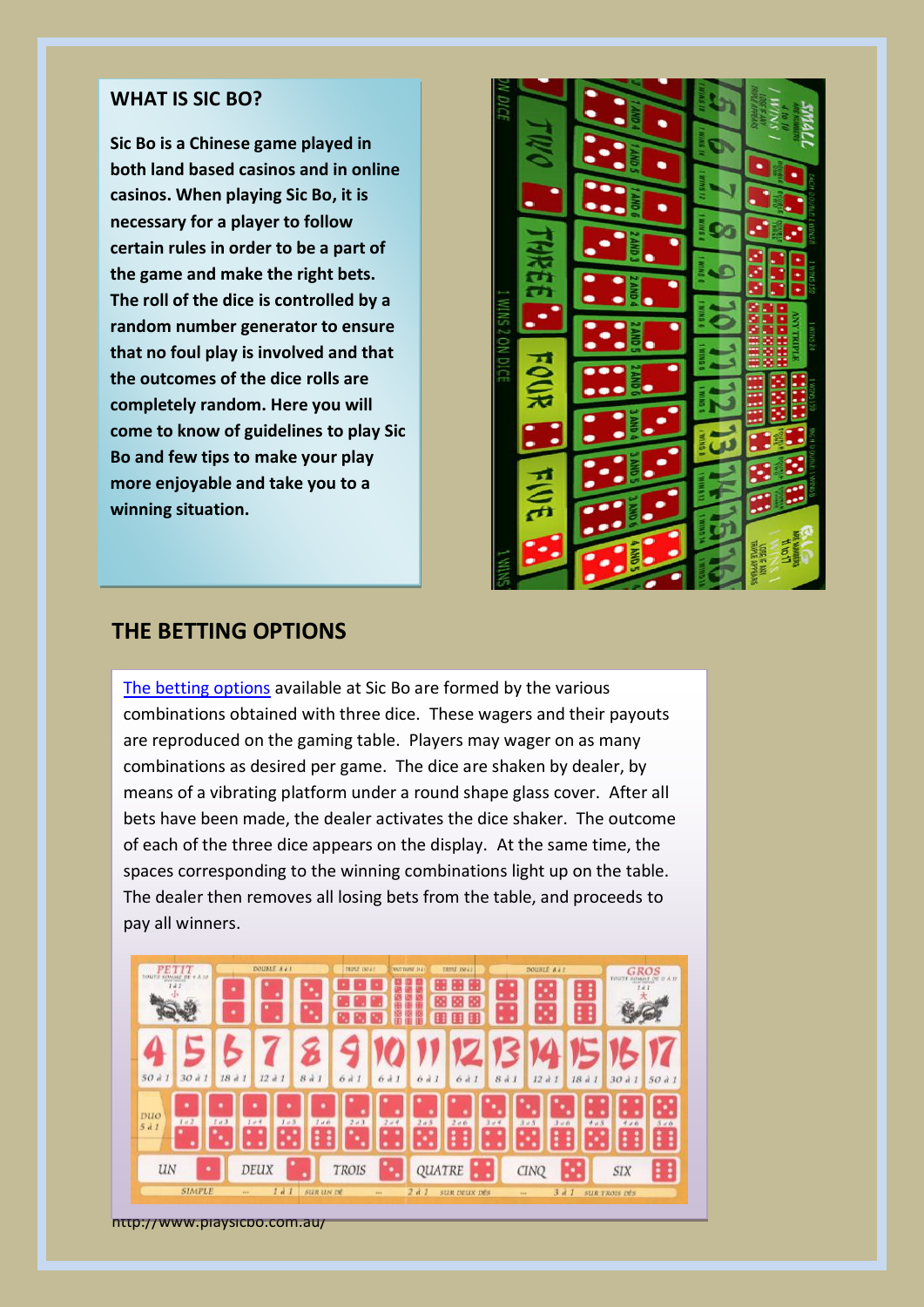## **THE EIGHT DIFFERENT BETS**

#### **THREE OF A KIND**

You can bet on one number, which must appear on all three dice. This is called a Three of a Kind. Obviously, you have the least chances of hitting a winning bet, as there are 216 (6 X 6 X 6) dice combinations and only one of them can give you a 1,1,1 or 2,2,2 or 3,3,3 or 4,4,4 or 5,5,5 or 6,6,6. If you do win however, it pays 150 to 1. Considering your winning chances to be 1 out of 216, this gives the casino a huge advantage.

#### **SMALL BET**

There is an area called Small that pays even money, where you bet that the sum of the three dice will be equal to 4, 5, 6, 7, 8, 9, or 10 excluding a Three of a Kind. That's why the 3 (3 ones) is not a winning bet, neither are the hard ways 6 and 9, which provides the casino edge.

#### **TWO OF A KIND**

You can bet on one number, which must appear on two of the three dice. This is called a Two of a Kind, such as a 1,1 or 2,2 or 3,3 or 4,4 or 5,5, or 6,6. This pays 8 to 1, although your chance of winning is 5.82%, as there are 12 ways of making such a combination.

#### **ANY THREE OF A KIND**

You can bet that the same number from 1 to 6 will appear on all three dice, such as either a 1,1,1 or 2,2,2 or 3,3,3 or 4,4,4 or 5,5,5 or 6,6,6. This is called Any Three of a Kind and it pays 24 to 1. You have 6 times more chances to win relative to the Three of a Kind. The probability is still 6 out of 216 or about 2.78%.

#### **BIG BET**

There is an area called Big, and it also pays even money, where you bet that the sum of the three dice will be equal to 11, 12, 13, 14, 15, 16, or 17 excluding a Three of a Kind. That's why the 18 (3 sixes) is not a winning bet, neither are the hard ways 12 and 15, which again provides the casino edge.

#### **DUO BET**

You can bet on two different numbers, which must appear on at least two of the three dice. This bet is called Duo, and it pays 5 to 1. The dice combinations you can bet on are: 1,2 or 1,3 or 1,4 or 1,5 or 1,6 or 2,3 or 2,4 or 2,5 or 2,6 or 3,4 or 3,5 or 3,6 or 4,5 or 4,6 or 5,6, as long as the two numbers are not the same.

#### **SIMPLE BET**

The simple bet is one where you bet on a single number that must appear on one, two or all three dice. This is shown in the layout as the dice face 1, or 2, or 3, or 4, or 5, or 6. The payout table of this bet depends on the following:

- If the number you chose appears on one of the three dice, you are paid even;
- If the number you chose appears on two of the three dice, you are paid 2 to 1;
- If the number you chose appears on three of the three dice, you are paid 3 to 1.

http://www.playsicbo.com.au/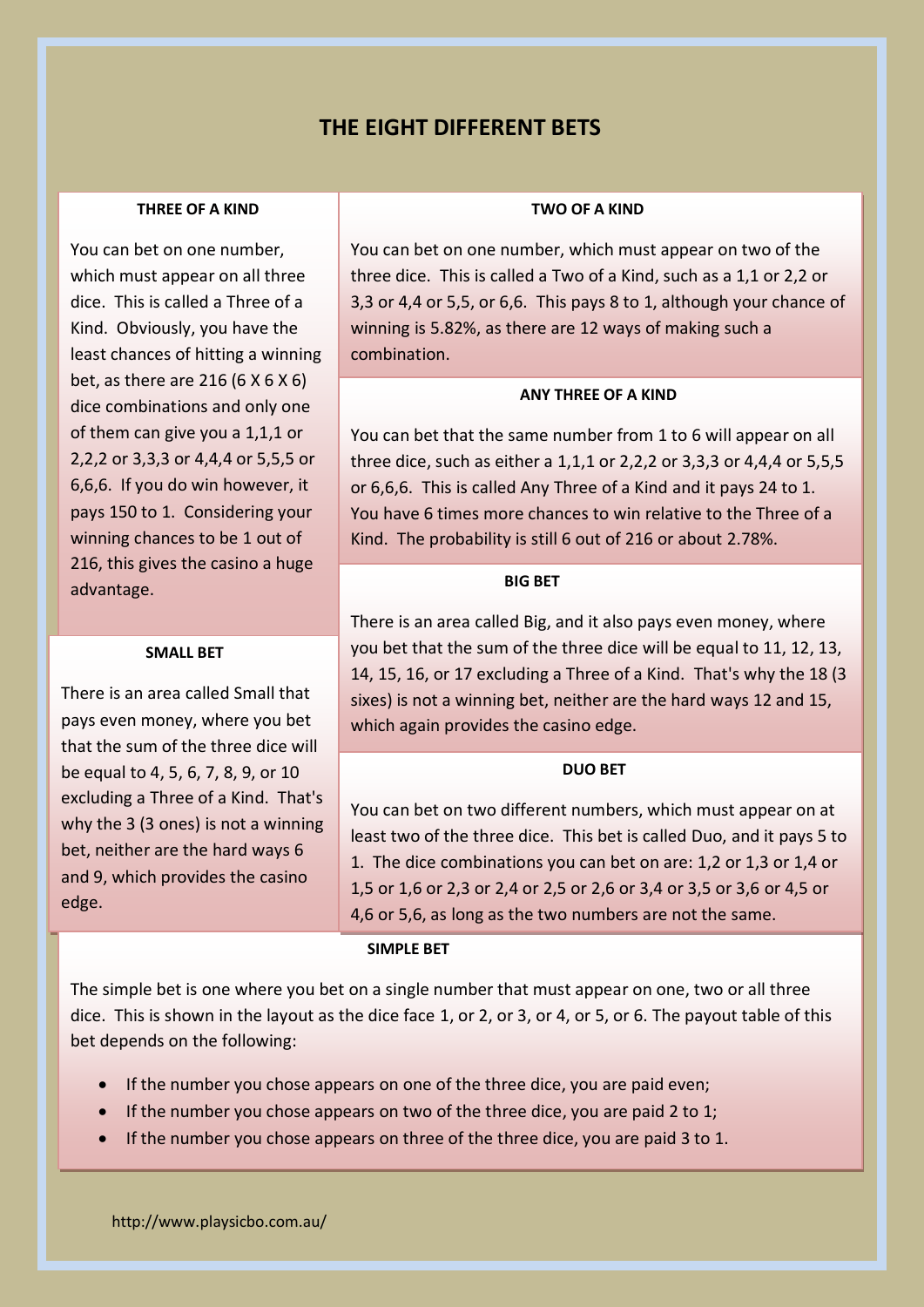#### **WIDE BET**

On the Sic Bo layout, there is a wide area with the numbers 4 to 17 written on them. Those numbers correspond to the sum of the three dice. So, you bet on a number from 4 to 17, which are the sum of all 3 dice and the payout table is as follows:

- If the sum is 4, winning bets are paid 50 to 1
- If the sum is 5, winning bets are paid 30 to 1
- $\bullet$  If the sum is 6, winning bets are paid 18 to 1
- If the sum is 7, winning bets are paid 12 to 1
- $\bullet$  If the sum is 8, winning bets are paid 8 to 1
- $\bullet$  If the sum is 9, winning bets are paid 6 to 1
- If the sum is 10, winning bets are paid 6 to 1
- $\bullet$  If the sum is 11, winning bets are paid 6 to 1
- $\bullet$  If the sum is 12, winning bets are paid 6 to 1
- $\bullet$  If the sum is 13, winning bets are paid 8 to 1
- If the sum is 14, winning bets are paid 12 to 1
- $\bullet$  If the sum is 15, winning bets are paid 18 to 1
- If the sum is 16, winning bets are paid 30 to 1
- $\bullet$  If the sum is 17, winning bets are paid 50 to 1

You can see the symmetrical [pattern](http://www.playsicbo.com.au/playing-sic-bo-know-your-favourite-betting-pattern/) of payouts, depending on the dice combinations and their probability of appearance, always with an edge on the casino side, of course.

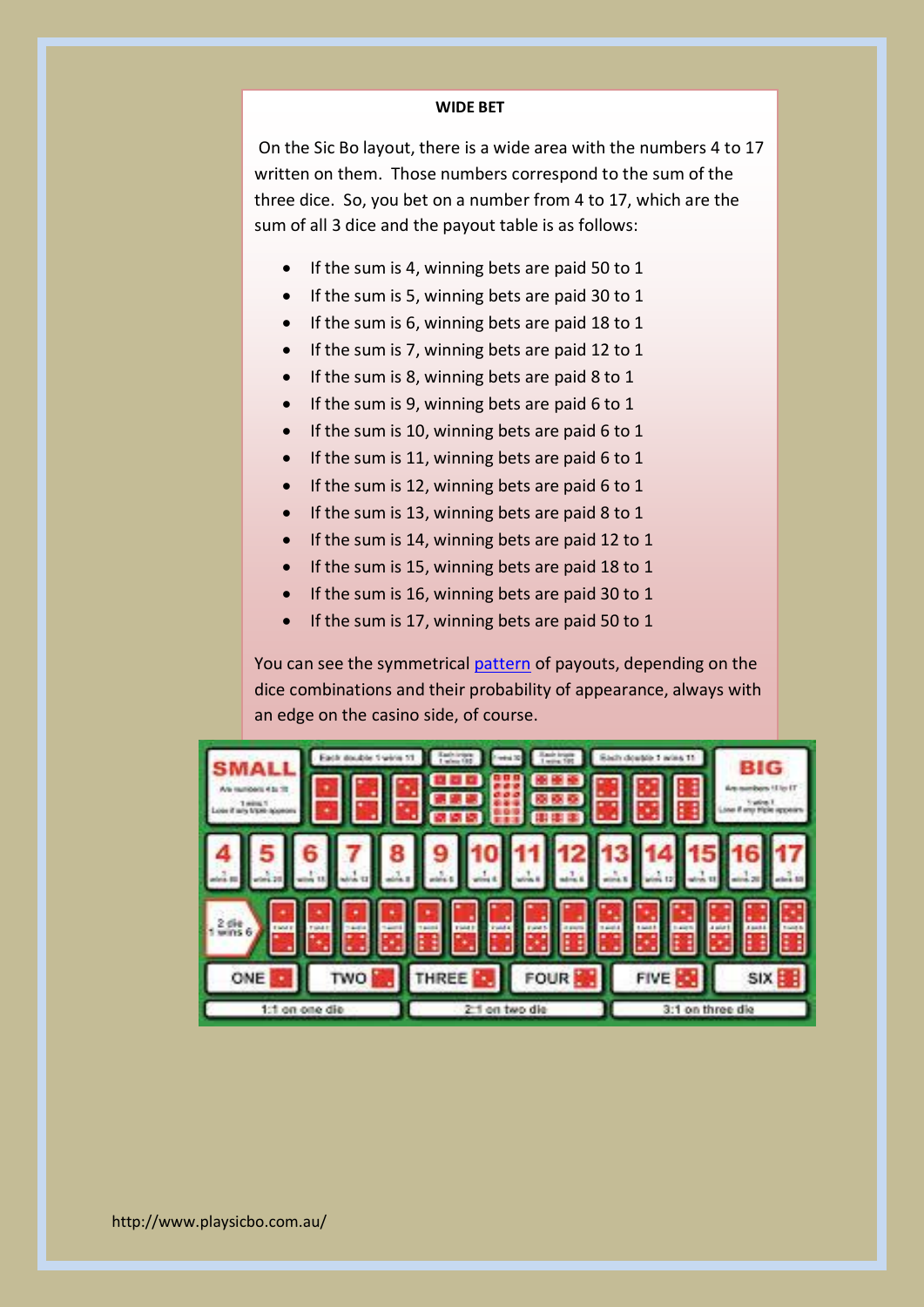## **RULES OF PLAYING SIC BO ONLINE**

The Sic Bo board is laid out in a combination of dice like pictures which represent the combination of what the dice will turn up when they are rolled. In order to begin the game, a player will have to abide by the following rules.

- Before the game begins, bets are placed by placing tokens on the appropriate chip size before the roll of the dice.
- There are 2 main types of bets, the small bet where the three dice total between 4 and 10 and the big bet where the dice total is between 11 and 17, however there is no win if a triple is rolled.
- There are also other types of bets where one can be on a specific triple or double and on any triple. Bets can also be placed on a single dice, double dice or triple dice outcome. Since each bet has its significant place on the table, this will also indicate the odds for winning the bet.
- Once a player is ready to start, a bet must be placed by clicking the dice on the board which show him the odds. A player is allowed to place more than one bet at a time and these bets can be increased or decreased depending on the player's bank roll.
- The player then selects any of the dice combinations revealed which shows what coin size is in use. The game begins when the dice are set into motion. The dice will roll around in a cage for some time before coming to rest showing the outcome of the three dice.
- Once the dice come to rest the roll cage is opened and the numbers are displayed. Simultaneously the corresponding winning numbers light up the board.
- the bigger bets. Since this is a game of chance and there is no sure way to predict the roll of the dice it will be simple to initially bet in small sums till you are able to get the feel of the game and go in for